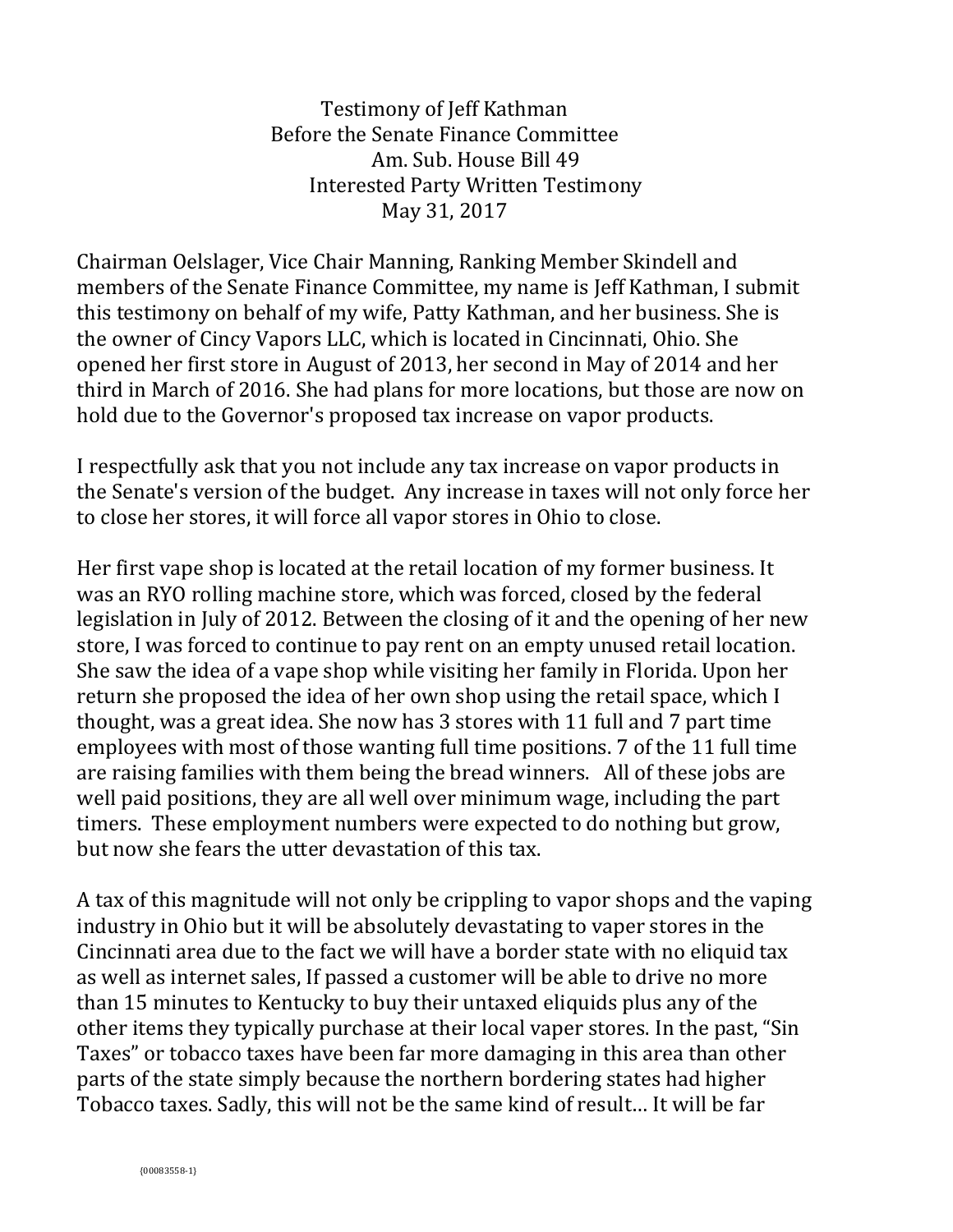worse. This industry was stared on the Internet and since the Internet is available everywhere this will ruin any chance of a single vapor store surviving. Eliquids make up 58% of her sales. If enacted that business will be gone, leaving only her to sell hardware, which will dwindle to nothing because her eliquid customers are the ones who are buying the new hardware and supplies. All of this will be purchased out of state or back on the Internet. If passed she will not be able to survive and will close prior to January 1 when the tax will be implemented. Which will result in the loss of jobs, sales tax revenue, payroll taxes and many more empty retail locations. I know this for a fact… I was the owner of a tobacco store in Delhi Ohio, a community located less than a 5-minute drive to Kentucky. In 2006 when Ohio raised the tobacco tax I lost 60% of my business over night and was forced to lay off 5 employees and close the store soon after. My wife and every other vapor shop in Ohio will suffer the same fate….

All that I have mentioned so far are the financial implications of this tax. But there is another, just as concerning side to this issue, which is the health ramification. Now, I'm not a doctor and won't make any health claims, but what I can say is that every one of her employees are former smokers. This product has enabled each one of them to walk away from Tobacco and Cigarettes (which they have tried multiple times before, all unsuccessfully). Over 90% of her customers are also former smokers. If enacted this will likely force all those who are not Internet savvy back to cigarettes and all their former health problems simply because of the eliquid cost and convenience. Because it will be too expensive and just too easy to go any gas station or corner store and buy cigarettes again. I would also like to explain why the health reasons have become very personal to me. My mom passed away in June at the age of 75, of lung cancer, due to smoking. She was a wonderful woman that was 35 plus year smoker… and hated every minute of it, because it totally controlled her life. She actually called me a legalized drug dealer when I told her I was opening a tobacco store way back in 1996. The entire time I owned the stores, she never bought a single cigarette from me because she hated cigarettes and hated I was a facilitator of such an evil drug… Her words, not mine. Now not only am I passionate about saving my wife's business for the obvious reason of her money but more than ever for this opportunity to possibly change someone's life… maybe even save their life. Trust me when I say this, I don't think there is any worse way to die then from lung cancer. Seeing her suffer in pain was unbearable and no one should ever have to go through that or worse watching a love one suffer to the end that way.

In closing, I beg and plead with you to eliminate this tax from the current budget proposal. Please make Ohio vape friendly and keep this money in Ohio